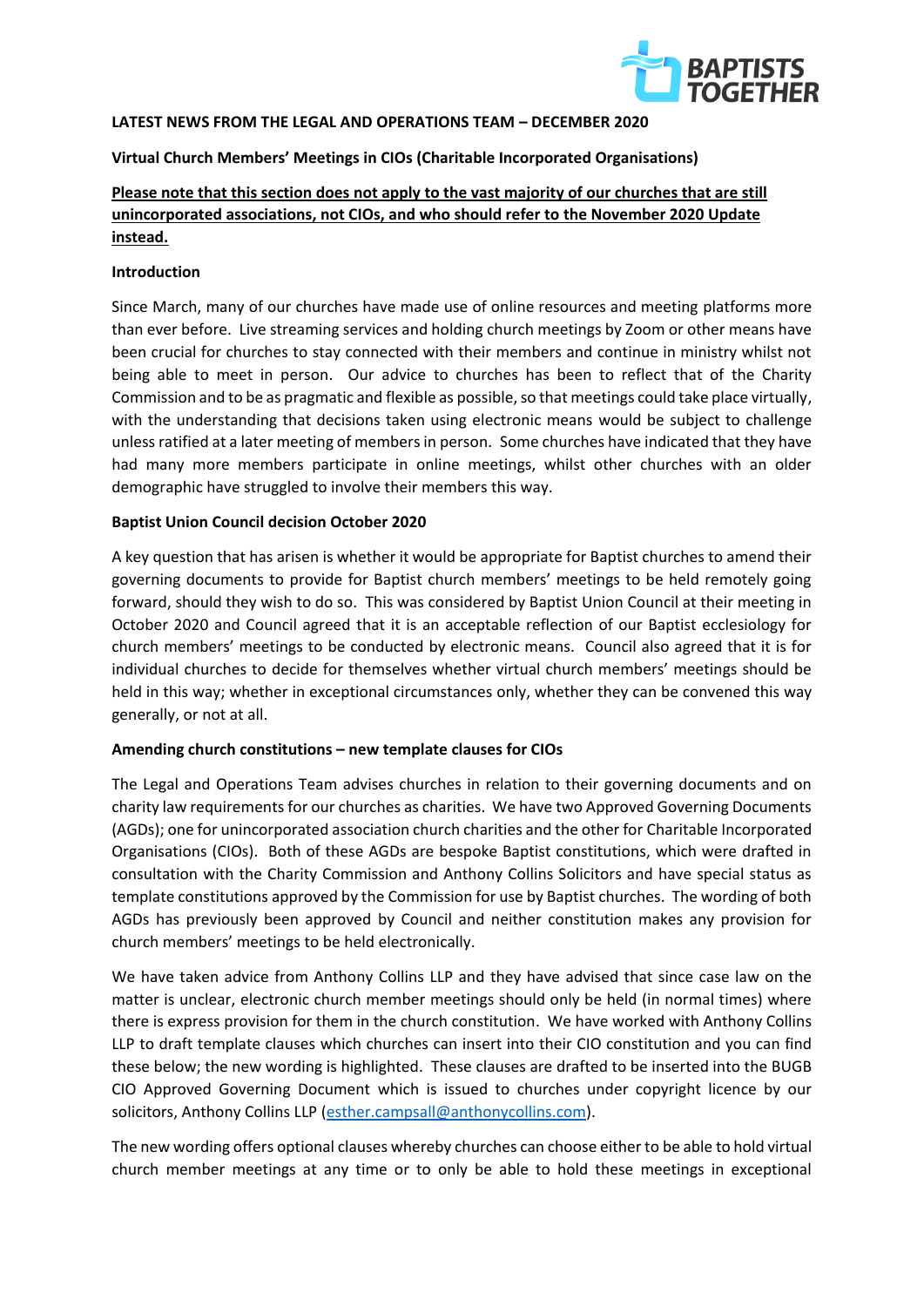

circumstances when it has not been possible to gather in person for a defined period of months. In this option the church can choose how long this period should be. The wording also provides for churches to hold hybrid meetings where some members are present in person and others are present online.

Amending a church constitution requires a decision of a special church members' meeting (SCM); in the BUGB CIO AGD the amendment provisions can be found in clause 31. Please note that these amendments do not require the special permission from BUGB and your Association described in 31.5. Where CIOs are not able to gather in person to hold an SCM this decision may be taken at a virtual meeting under the statutory provisions described below. Further information on the governance issues that arise due to the pandemic can be found in guideline leafle[t L18 Covid-19 Coronavirus Legal](https://www.baptist.org.uk/Articles/572553/Guideline_Leaflet_L18.aspx)  [Issues.](https://www.baptist.org.uk/Articles/572553/Guideline_Leaflet_L18.aspx)

Whilst these new clauses have been agreed by our solicitors, they have not yet been formally approved by the Charity Commission as official amendments to the BUGB CIO Approved Governing Document. This is a process which we will undertake in due course. We do not anticipate any difficulties in this respect. We will amend guideline leaflet *C12: Using the Charitable Incorporated Organisation Precedent Document* once the amendments are approved by the Commission, but this may take some time.

In all other respects we would continue to encourage churches to retain the approved wording which was agreed with the Charity Commission as the BUGB CIO Approved Governing Document.

CIOs that are already registered with the Commission need to provide them with a copy of their new constitution whenever it is amended.

# **Incorporated churches – CIOs and companies**

In response to the pandemic, new legislation has been passed which has temporarily allowed corporate charities to hold members' meetings virtually. Since CIOs and companies are corporate entities the temporary measures apply to them. The relevant period in which the legislation applies has been extended until 30 March 2021. Further information can be found in guideline leaflet L18 [Covid-19 Coronavirus Legal Issues](https://www.baptist.org.uk/Articles/572553/Guideline_Leaflet_L18.aspx) on page 4.

Incorporated churches can rely on this legislation at present.

Please direct any follow-up questions to [legal.ops@baptist.org.uk](mailto:legal.ops@baptist.org.uk)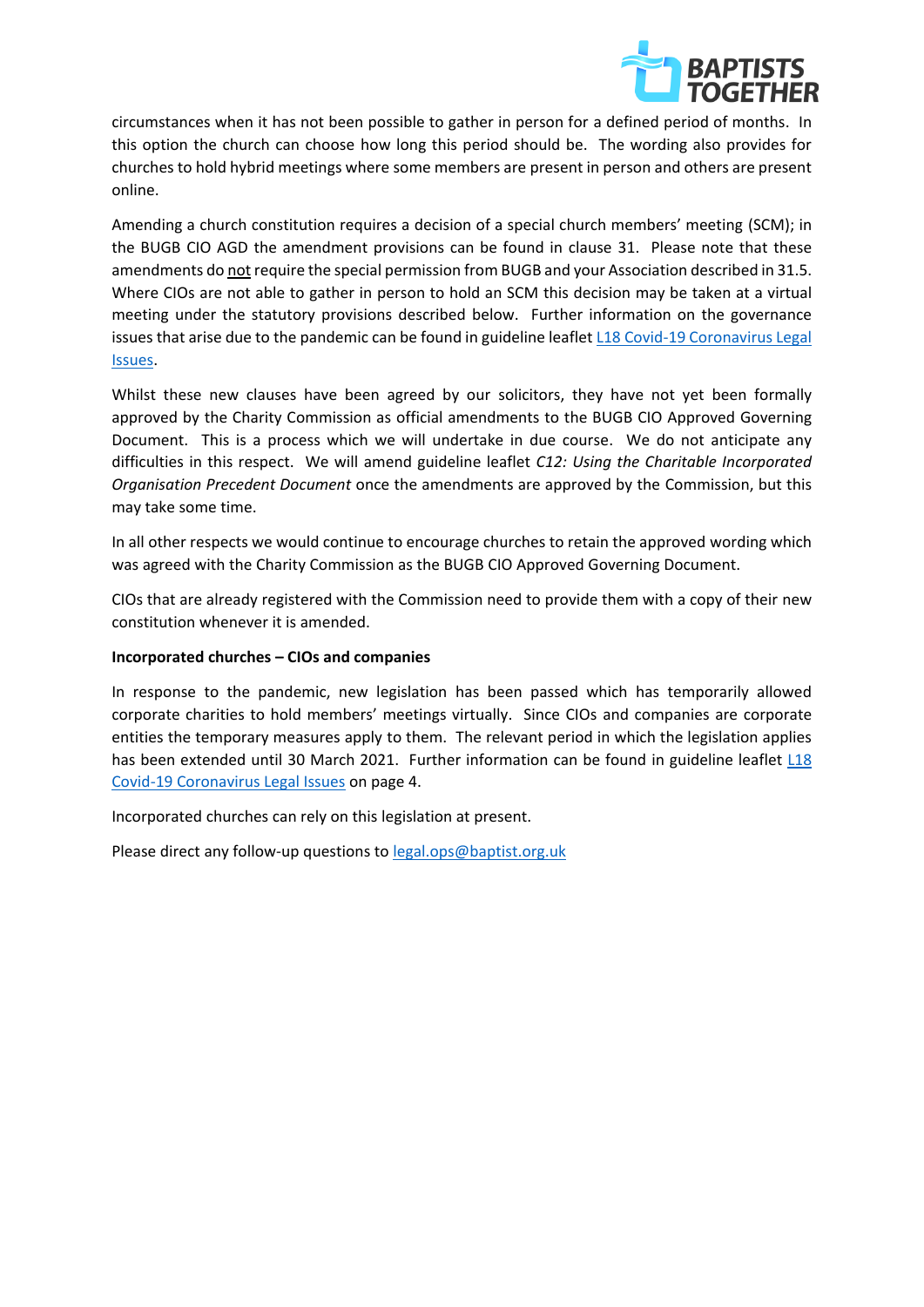

# **New template clauses:**

| <b>Clause</b>  |                                                                                                                                                                                     |
|----------------|-------------------------------------------------------------------------------------------------------------------------------------------------------------------------------------|
| <b>Number</b>  |                                                                                                                                                                                     |
|                |                                                                                                                                                                                     |
|                |                                                                                                                                                                                     |
| 13.3           | <b>Notice of Church Members' Meetings</b>                                                                                                                                           |
|                |                                                                                                                                                                                     |
| 13.3.3         | The notice of any Church Members' Meeting must:                                                                                                                                     |
|                |                                                                                                                                                                                     |
|                | State the time and date of the meeting;                                                                                                                                             |
|                |                                                                                                                                                                                     |
|                |                                                                                                                                                                                     |
|                | Give the address at which the meeting is to take place [or, if the meeting is called<br>by the Charity Trustees and is to be held by electronic means or by hybrid                  |
|                | means, give the means by which the meeting will be held and information on                                                                                                          |
|                | how to access the meeting];                                                                                                                                                         |
|                |                                                                                                                                                                                     |
|                | Indicate the general nature of business to be dealt with at the meeting; and                                                                                                        |
|                |                                                                                                                                                                                     |
|                | If a proposal to alter the constitution of the Church is to be considered at the<br>$\bullet$                                                                                       |
|                | meeting, include the text of the proposed alteration.                                                                                                                               |
|                |                                                                                                                                                                                     |
| 13.6           | <b>Quorum at Church Members' Meetings</b>                                                                                                                                           |
|                |                                                                                                                                                                                     |
| 13.6.4         | If the meeting has been called in any other way and a quorum is not present within 15                                                                                               |
|                | minutes of the starting time specified in the notice of the meeting, the chair must adjourn<br>the meeting. The date, time and place at which the meeting will resume [or the means |
|                | by which the adjourned meeting will be held and information on how to access the                                                                                                    |
|                | meeting] must [either be announced by the chair or] be notified to the Church members                                                                                               |
|                | at least seven clear days before the date on which it will resume.                                                                                                                  |
|                |                                                                                                                                                                                     |
| <b>13.12</b>   | <b>Participation in Church Members' Meetings by electronic means [Optional]</b>                                                                                                     |
|                |                                                                                                                                                                                     |
|                | Option 1 of 2                                                                                                                                                                       |
|                |                                                                                                                                                                                     |
|                |                                                                                                                                                                                     |
| <b>13.12.1</b> | Any meeting may be held by:                                                                                                                                                         |
|                |                                                                                                                                                                                     |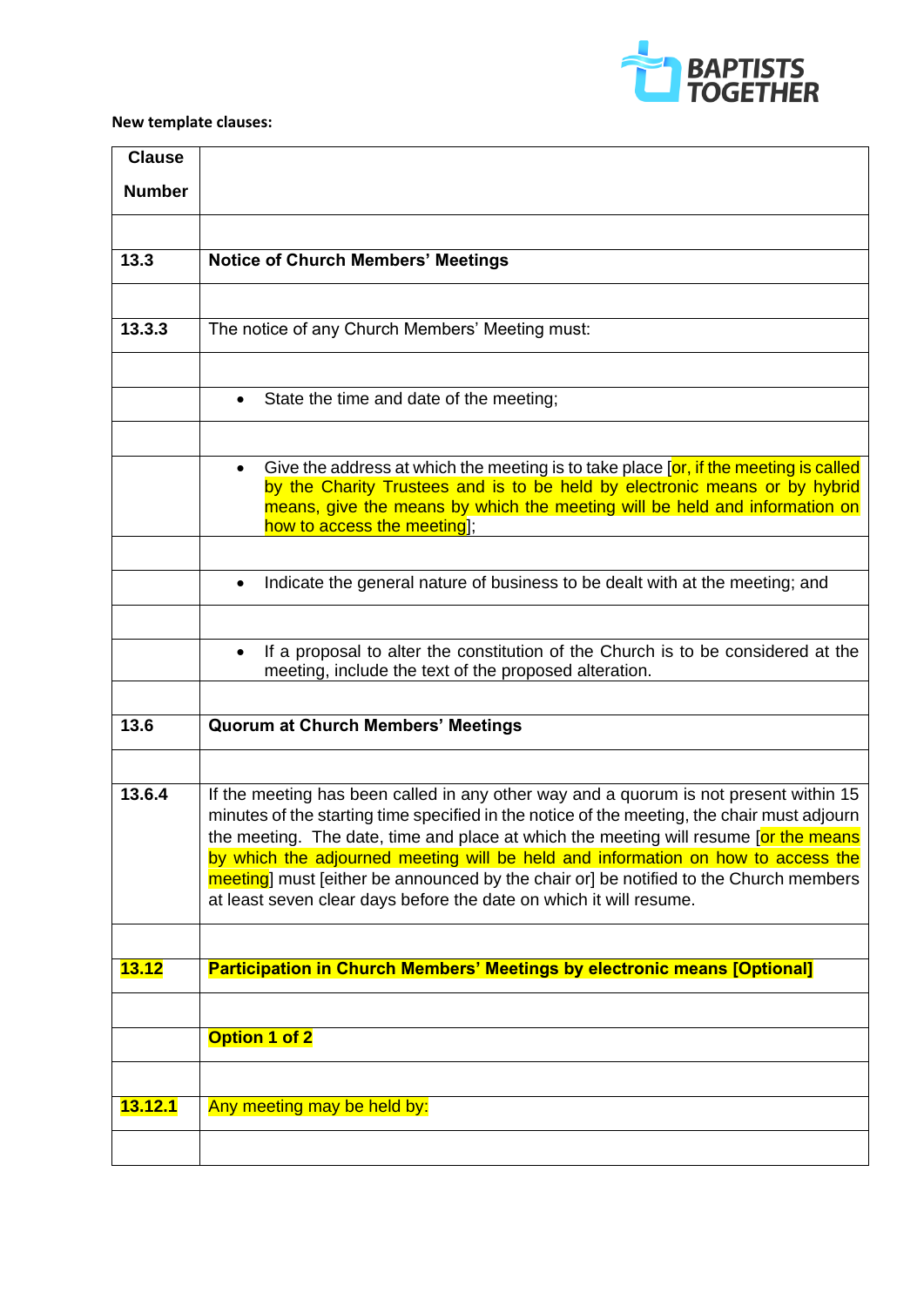

|         | suitable electronic means; or                                                                                                                                           |
|---------|-------------------------------------------------------------------------------------------------------------------------------------------------------------------------|
|         |                                                                                                                                                                         |
|         | by a combination of a physical meeting and suitable electronic means<br>$\bullet$                                                                                       |
|         |                                                                                                                                                                         |
|         | agreed by the Charity Trustees in which each participant may communicate with all the                                                                                   |
|         | other participants.                                                                                                                                                     |
|         |                                                                                                                                                                         |
| 13.12.2 | Any member participating at a meeting by suitable electronic means or by hybrid means                                                                                   |
|         | agreed by the Charity Trustees in which a participant or participants may communicate<br>with all the other participants shall qualify as being present at the meeting. |
|         |                                                                                                                                                                         |
| 13.12.3 | Meetings held by electronic means or by hybrid means must comply with rules for                                                                                         |
|         | meetings, including chairing and the taking of minutes.                                                                                                                 |
|         |                                                                                                                                                                         |
| 13.12.4 | Voting at a meeting held by electronic means or by hybrid means shall be conducted in                                                                                   |
|         | a way agreed by the Charity Trustees and communicated to the members with the<br>notice of the meeting under clause 13.3                                                |
|         |                                                                                                                                                                         |
|         |                                                                                                                                                                         |
|         | Option 2 of 2                                                                                                                                                           |
|         |                                                                                                                                                                         |
| 13.12.1 | In exceptional circumstances, where it is not possible for a period of more than [two<br>months] to hold a Church Members' Meeting in person, a meeting may be held by: |
|         |                                                                                                                                                                         |
|         | suitable electronic means; or                                                                                                                                           |
|         |                                                                                                                                                                         |
|         |                                                                                                                                                                         |
|         | by a combination of a physical meeting and suitable electronic means<br>$\bullet$                                                                                       |
|         |                                                                                                                                                                         |
|         | agreed by the Charity Trustees in which each participant may communicate with all the<br>other participants.                                                            |
|         |                                                                                                                                                                         |
| 13.12.2 | Any member participating at a meeting by suitable electronic means or by hybrid means                                                                                   |
|         | agreed by the Charity Trustees in which a participant or participants may communicate                                                                                   |
|         | with all the other participants shall qualify as being present at the meeting.                                                                                          |
|         |                                                                                                                                                                         |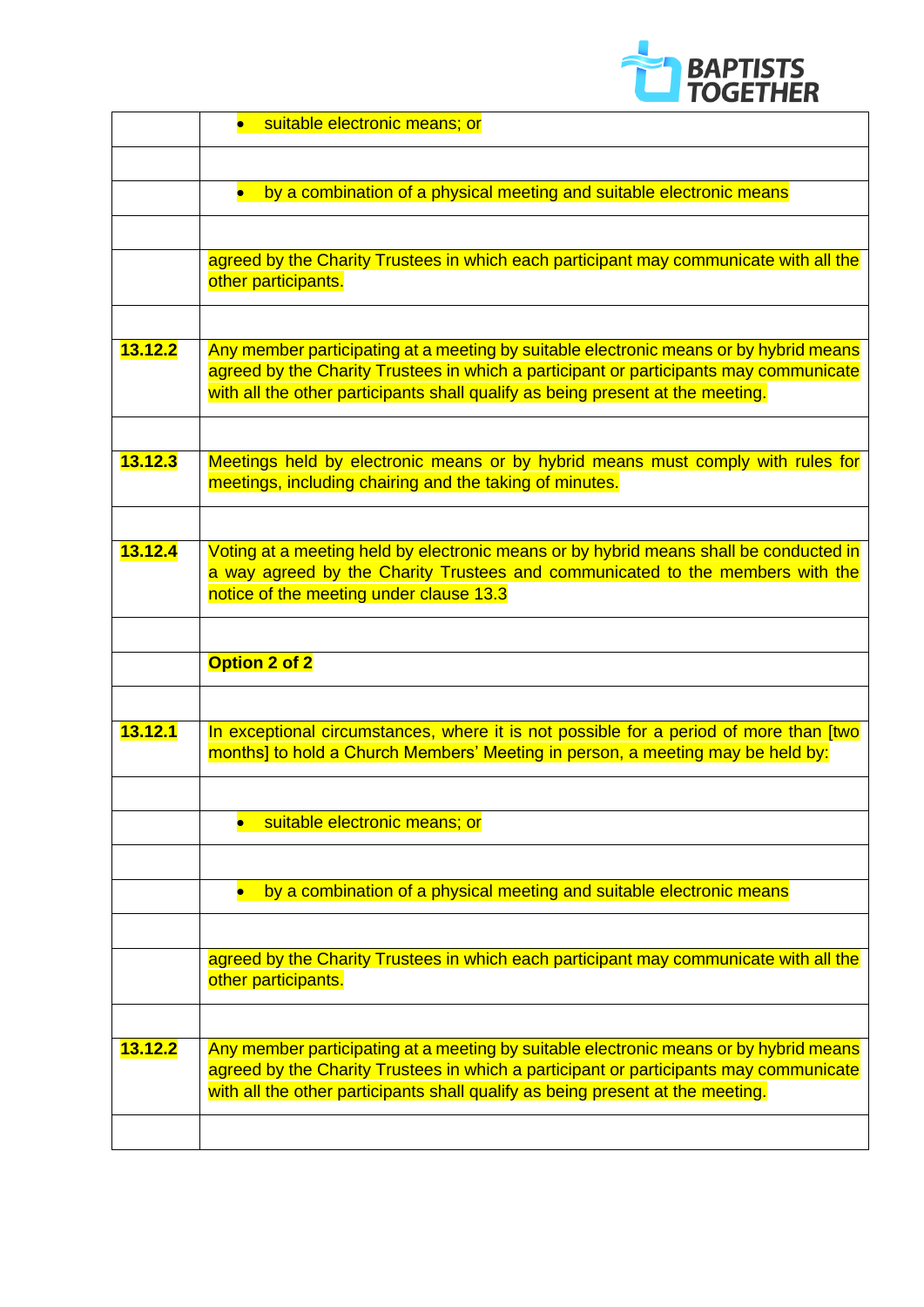

| 13.12.3 | Meetings held by electronic means or by hybrid means must comply with rules for                                                                                                      |
|---------|--------------------------------------------------------------------------------------------------------------------------------------------------------------------------------------|
|         | meetings, including chairing and the taking of minutes.                                                                                                                              |
|         |                                                                                                                                                                                      |
|         |                                                                                                                                                                                      |
| 13.12.4 | Voting at a meeting held by electronic means or by hybrid means shall be conducted                                                                                                   |
|         | in a way agreed by the Charity Trustees and communicated to the members with the                                                                                                     |
|         | notice of the meeting under clause 13.3                                                                                                                                              |
|         |                                                                                                                                                                                      |
|         |                                                                                                                                                                                      |
| 14      | <b>Charity Trustees</b>                                                                                                                                                              |
|         |                                                                                                                                                                                      |
|         |                                                                                                                                                                                      |
| 14.8    | <b>Voting Method</b>                                                                                                                                                                 |
|         |                                                                                                                                                                                      |
|         |                                                                                                                                                                                      |
|         | Option 1 of 2 - Voting Method                                                                                                                                                        |
|         |                                                                                                                                                                                      |
|         |                                                                                                                                                                                      |
| 14.8.1  | Voting shall be by secret ballot at an Ordinary Church Members' Meeting. [Voting by                                                                                                  |
|         | secret ballot at a meeting held by electronic means or by hybrid means shall be                                                                                                      |
|         | conducted in a way agreed by the Charity Trustees and communicated to the members                                                                                                    |
|         | with the notice of the meeting under clause 13.3.] Church Members shall be asked to                                                                                                  |
|         | vote for those nominated candidates who they believe would serve the Church well as                                                                                                  |
|         | Charity Trustees. Each Member may vote for as many nominees as they believe meet                                                                                                     |
|         | this criteria.                                                                                                                                                                       |
|         |                                                                                                                                                                                      |
|         |                                                                                                                                                                                      |
| 14.8.2  | Scrutineers shall be appointed by the Church Members' Meeting to count the votes and                                                                                                 |
|         | shall report the outcome in confidence and in writing to the person chairing the meeting.<br>[If the Ordinary Church Members' Meeting is to be held by electronic means or by hybrid |
|         | means then scrutineers shall be appointed in advance of the meeting by the Charity                                                                                                   |
|         | <u>Trustees.]</u>                                                                                                                                                                    |
|         |                                                                                                                                                                                      |
|         |                                                                                                                                                                                      |
|         | Option 2 of 2 - Voting Method                                                                                                                                                        |
|         |                                                                                                                                                                                      |
|         |                                                                                                                                                                                      |
| 14.8.1  | Voting shall be by secret ballot at an Ordinary Church Members' Meeting. [Voting by                                                                                                  |
|         | secret ballot at a meeting held by electronic means or by hybrid means shall be                                                                                                      |
|         | conducted in a way agreed by the Charity Trustees and communicated to the members                                                                                                    |
|         | with the notice of the meeting under clause 13.3.] Church Members shall be asked to                                                                                                  |
|         | vote for those candidates whom they believe could serve the Church well as Charity                                                                                                   |
|         | Trustees. They shall vote for no more candidates than there are vacancies.                                                                                                           |
|         |                                                                                                                                                                                      |
|         |                                                                                                                                                                                      |
| 14.8.2  | Scrutineers shall be appointed by the Church Members' Meeting to count the votes and                                                                                                 |
|         | shall report in writing and in confidence to the person chairing the Church Members'                                                                                                 |
|         | Meeting the number of votes cast for each candidate. [If the Ordinary Church Members'                                                                                                |